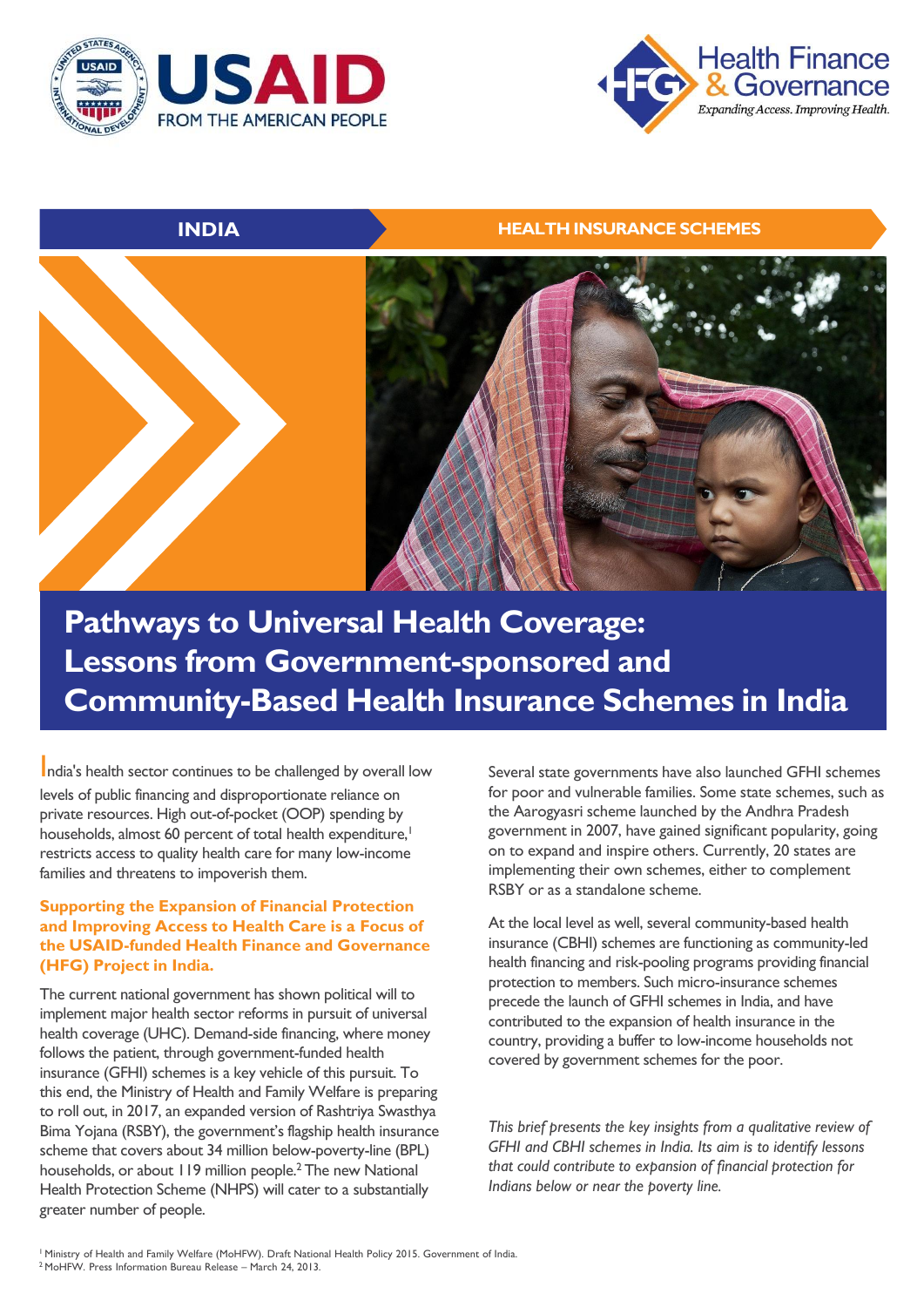## Key Observations

This section summarizes the findings of a qualitative review by HFG, which analyzed the evolving scenario of GFHI and CBHI schemes in India. The review drew on the experience of subject matter experts directly engaged with design and implementation of several GFHI schemes in India, a literature review, and discussions with various stakeholders. The exercise has lent vital insights, presented below, on the design and implementation experience of health insurance schemes (see Figure 1, Figure 3); the possible lessons from and linkages with GFHI schemes that can impact the functioning of CBHI schemes (see Figure 2), and the health financing imperatives to accelerate progress toward UHC.

## **Financial risk protection is a key component of UHC.**

UHC aims to enable all to access quality health services without financial hardship. India's focus in the last decade on supply-side financing to strengthen the public health system has yielded results but crucial gaps remain, evident from high OOP expenditure and increasing dependence on the private sector. Health insurance schemes have a big role to play here, providing their beneficiaries financial risk protection and empowering them to access quality health care, purchased from public and private health care providers. As many of the

schemes, GFHI schemes in particular, target poor and vulnerable families, they are also creating equity in access to health care. Importantly, the government is able to spend its money in a targeted manner, delivering a subsidy to intended recipients. Various studies also attest to the positive impact GFHI schemes have on reducing inpatient OOP payments, a major cause of indebtedness due to health care-related events.

## **India must explore options to provide a comprehensive benefit package.**

Several countries across the world are providing a comprehensive benefit package covering inpatient and most outpatient services. For India, there are important lessons from the schemes launched by countries such as Thailand, Mexico, South Korea, Philippines, and Ghana as they move toward UHC. Most GFHI and CBHI schemes in India provide only inpatient coverage, and simple consultations, medicines, and diagnostics that do not lead to hospitalization are not covered. In the beginning, it may have been prudent to cover only inpatient services, as the potential abuse/fraud can be better monitored for inpatient services, and the frequency of claims is much lower. However, the government must now consider options to expand financial protection from the cost of outpatient services. One option would be to expand insured inpatient benefit plans to

## **Figure 1. Review of Government-funded and CBHI Schemes in India\***



Linkages and complementarity between GHFI and CBHI schemes to address gaps, widen reach, and bolster impact

**\*** The information on GFHI schemes largely pertains to RSBY and some state government-funded schemes like Rajiv Aarogyasri. The information on CBHI schemes is gleaned from a literature review covering different micro-insurance schemes, key among them being SEWA, Yeshasvini, and ACCORD. The review did not cover health insurance/protection schemes for formal workers. Omission of any health insurance scheme from this review does not in any way deny its existence, importance, or utility. The review does not claim to be thematically and geographically comprehensive.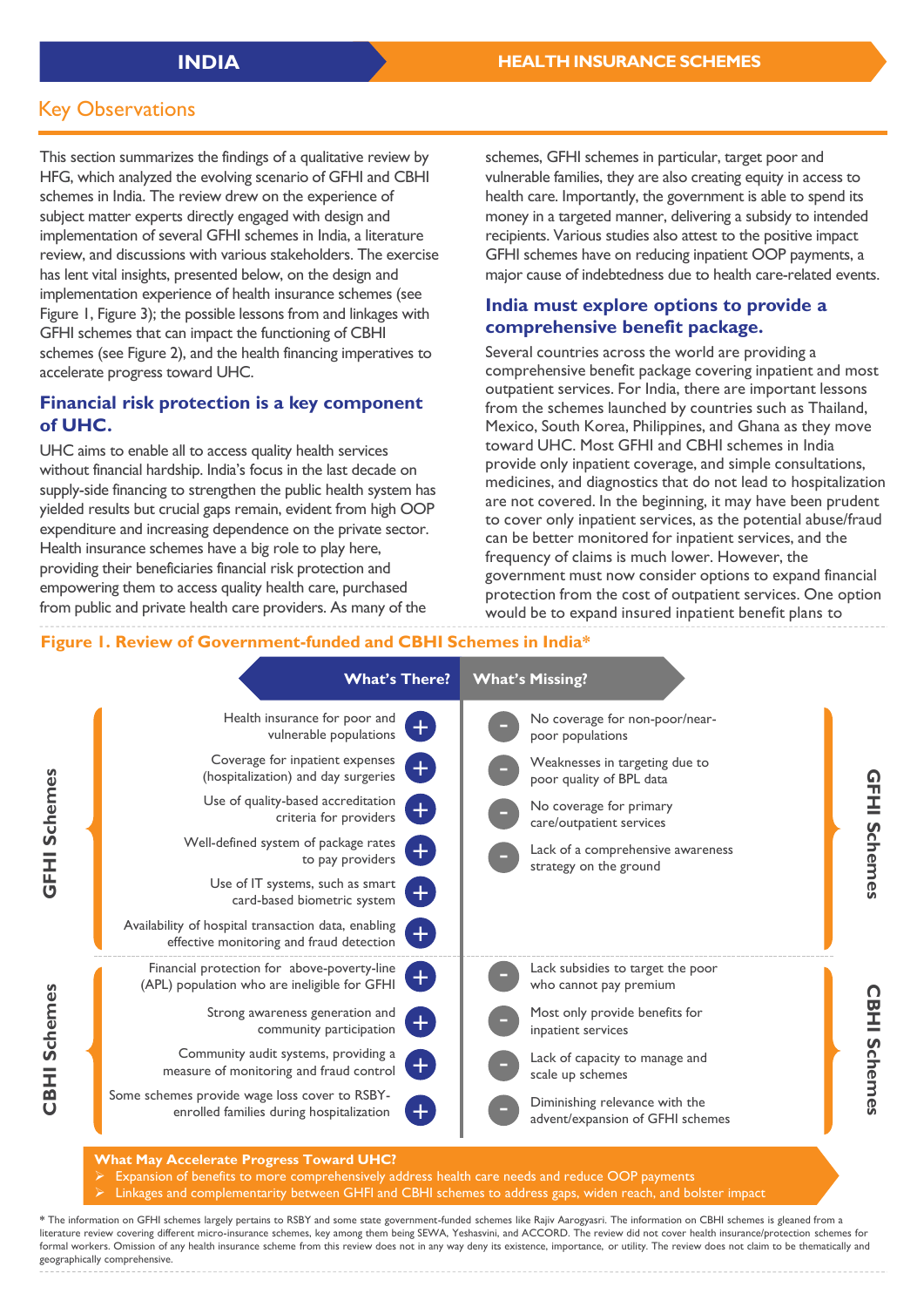include outpatient services. A more modest option would be to create a referral mechanism that can improve continuity of care and service and possibly offer discounts for uninsured outpatient services that complement insured inpatient services. However, either option requires that primary care reforms are carried out, as has been done by countries such as Thailand.

## **Aiming for UHC necessitates expanding enrollment of non-BPL households.**

Most countries mentioned earlier are attempting to reach UHC by subsidizing poor families, while voluntarily and/or mandatorily getting higher income households to pay premium contributions. In India, the government uses a targeted approach, covering only BPL families, yet a significant percentage of eligible beneficiaries are not enrolled due to reliance on inaccurate BPL eligibility lists (see Figure 3). The next step for India to advance toward UHC could be to allow the not-so-poor to pay a premium to enroll in the scheme. However, it is important to note that India has a very high percentage (92 percent of total employment)<sup>3</sup> of informal workers, from whom premium collection has proved a challenge worldwide. India could draw lessons from countries such as Thailand that have subsidized a large percentage of informal workers, but such a decision would have considerable economic and political ramifications.

## **There is a compelling case for reinvention of CBHI schemes.**

The introduction of GFHI schemes such as RSBY has affected existing CBHI schemes, especially those with BPL clients who are eligible for RSBY. Some CBHI schemes that had members with incomes above-the-poverty-line have continued to do well. However, the proposed launch of NHPS is likely to expand the benefit package and enroll a much larger population. This may cause families currently covered by CBHI but not enrolled in RSBY to become eligible for subsidized benefits under NHPS. These families may be prompted to not renew membership in their CBHI scheme, posing a new challenge to the scheme. CBHI schemes should explore complementarity with GFHI schemes to retain their relevance and continue to provide financial risk protection. For example, CBHI schemes could offer complementary benefits or target different population groups. More specifically, CBHI schemes could provide value added services that improve access to primary care, which most GFHI schemes do not cover. In reinventing their role, CBHI schemes could consider learning from GFHI schemes that excel in implementation and management. A good way to share and transfer lessons learned would be for CBHI schemes to partner with GFHI schemes (see Figure 2), to leverage each other's strengths. CBHI schemes could also pool their technical expertise and financial resources.

## **Figure 2. Possible Linkages CBHI Can Explore with GFHI**

#### **Benefits**

**2**

Design benefit package to complement that of GFHI schemes, to target families not covered by GFHI or target GFHI-enrolled families with a complementary benefit package

#### **Package rates**

**4**

**5**

**3**

Explore partnership to access and negotiate package rates for services that are not covered by GFHI schemes

#### **Hospital network**

Adopt provider empanelment criteria used by GFHI schemes or partner with GFHI schemes to access empanelled hospitals

#### **Beneficiary enrollment**

- Adopt GFHI schemes' on-the-spot enrollment and issuance of identification card to enhance scheme ownership and awareness
- Support GFHI schemes to verify the eligibility list of beneficiaries under GFHI
- Adopt GFHI practices to promote gender equity in scheme enrolment

#### **IT systems**

Design IT systems based on the well-developed IT systems used by GFHI schemes or explore partnership with GFHI schemes to use their IT systems for beneficiaries of CBHI schemes

#### **Monitoring and fraud control**

Adopt the robust monitoring framework/systems developed by GFHI schemes

### **Scheme management**

Learn from GFHI schemes about the types of skills and capacities that can be developed within the communitybased mutual model for effective scheme management and scale-up

#### **Awareness generation**

**6**

Develop joint awareness campaigns, a mutually beneficial activity

**7**

**8**

**CBHI – Exploring Linkages with GFHI**